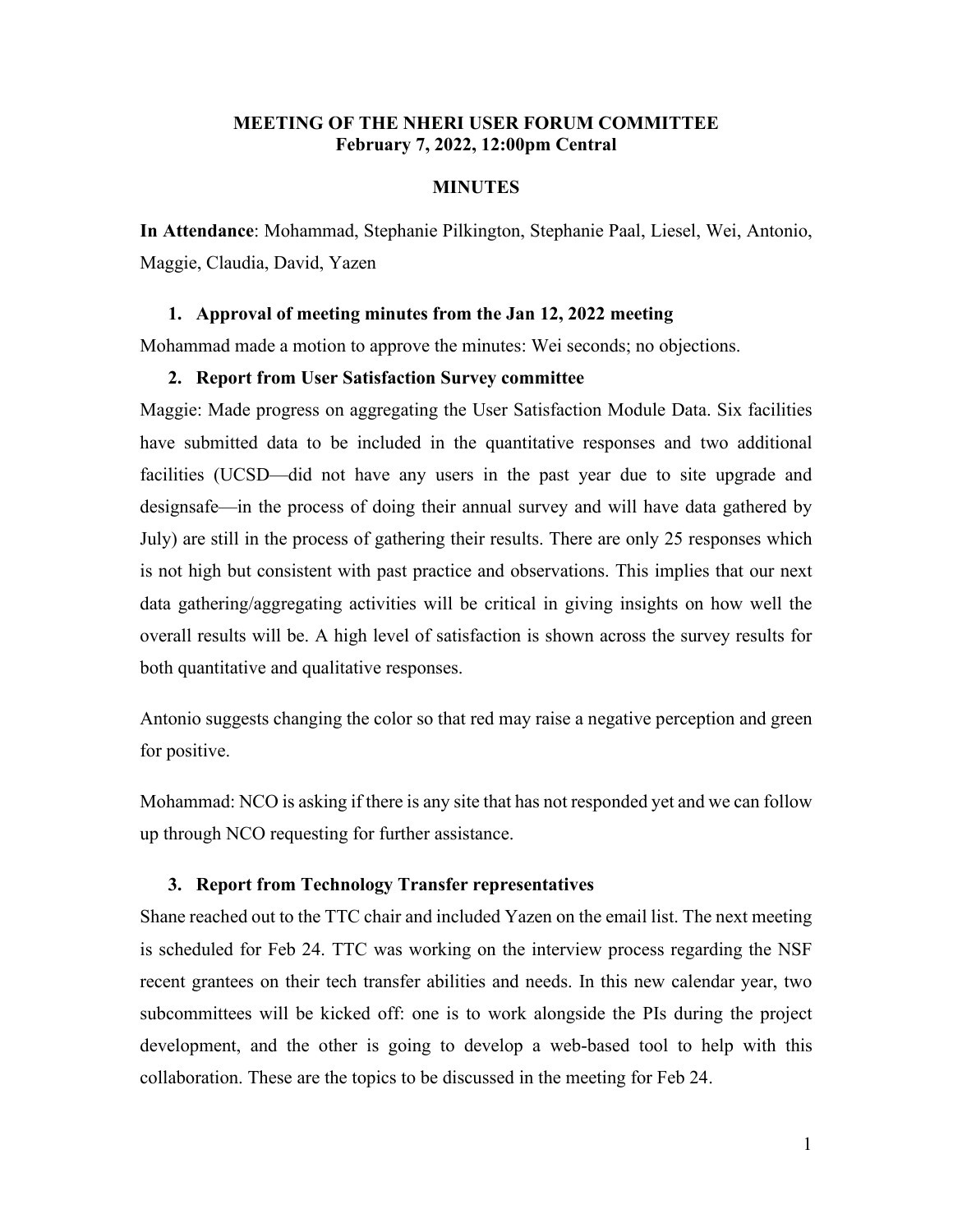Yazen confirmed that he has received the email message about the meeting.

## **4. Report from NCO representatives**

Mohammad: The Science Plan Conference will take place in Virginia, on June 16-17, 2022. Is this conference by invitation only or will any UF members be attending this conference?

Antonio: This conference may be by invitation only as how it was done in the past. We can ask if UF members can be invited to attend the conference. The support of travel funds will also be a question. The agenda for the science plan conference is not finalized yet. It would be wise to include the UF member as one of the thrusts from NHERI to attract young researchers to navigate through the Science Plan and help with their future research development.

Mohammad: NCO will host two special sessions in The 14<sup>th</sup> Americas Conference on Wind Engineering, for NHERI REU alumni and NHERI graduate student council members to talk about NHERI REU programs.

Mohammad will work with Claudia on providing a written justification to support international travel for Claudia to attend the summer institute.

# **5. Report from ECO representatives**

Stephanie Paal: ECO did not have a meeting.

Mohammad: The NEHRI REU program has a deadline of Feb 11 and please encourage students to apply. The graduate student council identified officers and leadership team and will have a run-off in February. Also, please circulate the words about summer institute among your colleagues.

## **6. Report from Facilities Scheduling representatives**

Claudia: Only had a short meeting in facility committee. Share feedback and discuss the physical setups that people may be interested to see in the future in the conferences.

## **7. Updates on Communication and Outreach subcommittee**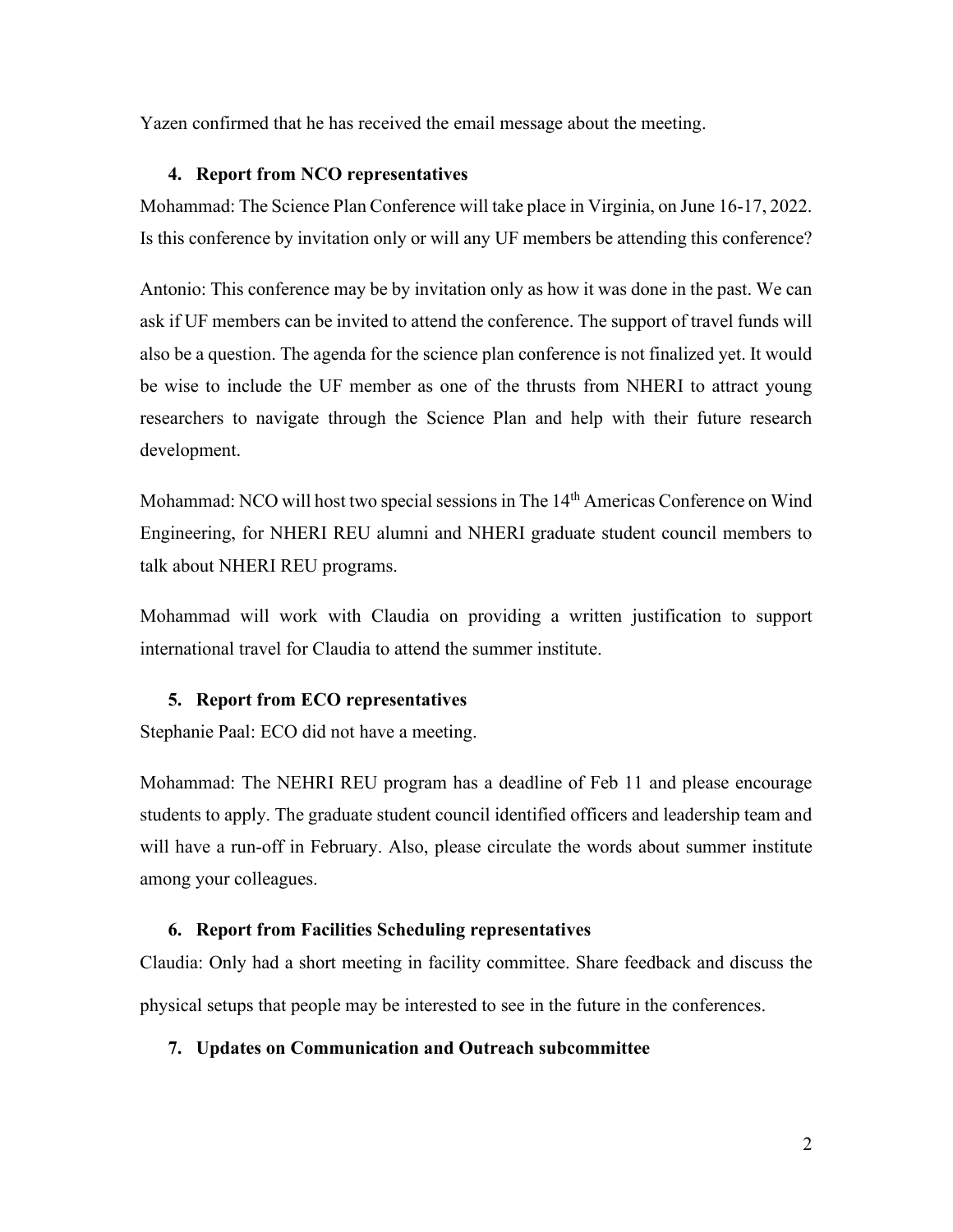Stephanie Pilkington: provided a quick update that the subcommittee will meet this Thursday and will have more updates in our next meeting.

#### **8. Action Item: Open discussion on ideas to improve UF**

# *Item 1: outreach to young researchers and industry*

Claudia: About having younger researchers share their experiences and help them to navigate through their independent research adventures. Suggest organizing regular sessions for young professionals to share their research experience and offer insights on their research developments (e.g., writing proposals).

Mohammad: Part of the objective that the science plan workshop tries to achieve is to pave the path for researchers to succeed in developing research proposals/plans that are of interest by funding agencies like NSF. But we can also talk to Stephanie and the communication and outreach subcommittee as an action item to organize bi-monthly or quarterly meetings on that topic.

Antonio: Also, one of the items in the summer institute is to invite recent NSF CAREER awardees to share their experience and success stories. We can suggest posting their presentations or podcasts on UF websites or through the communication and outreach subcommittee.

Claudia: Maybe we can even also share the links with industry to reach out to broader communities, and try to bridge the gap between academic and industry.

Mohammad: The gap between industry and academia, especially for newly graduated students, is large. It would be beneficial to explore this idea.

Antonio: Technology Transfer Committee helps to address this gap as well. Just keep in mind that these activities and ideas may take extra effort and step out of the scope of NHERI.

David: Something similar has been done in the past is to have senior researchers host office hours and junior faculty members can sign up and talk to them one-on-one to get their perspectives. That also is something that can be more easily organized.

Mohammad: We can ask Julio in an NCO meeting if we can ask the facility representatives to host bi-monthly or quarterly based office hours to answer questions from young researchers or researchers of interest and help with their proposal development. From the industry perspective, we can talk to Tech Transfer Committee, and ask if they organize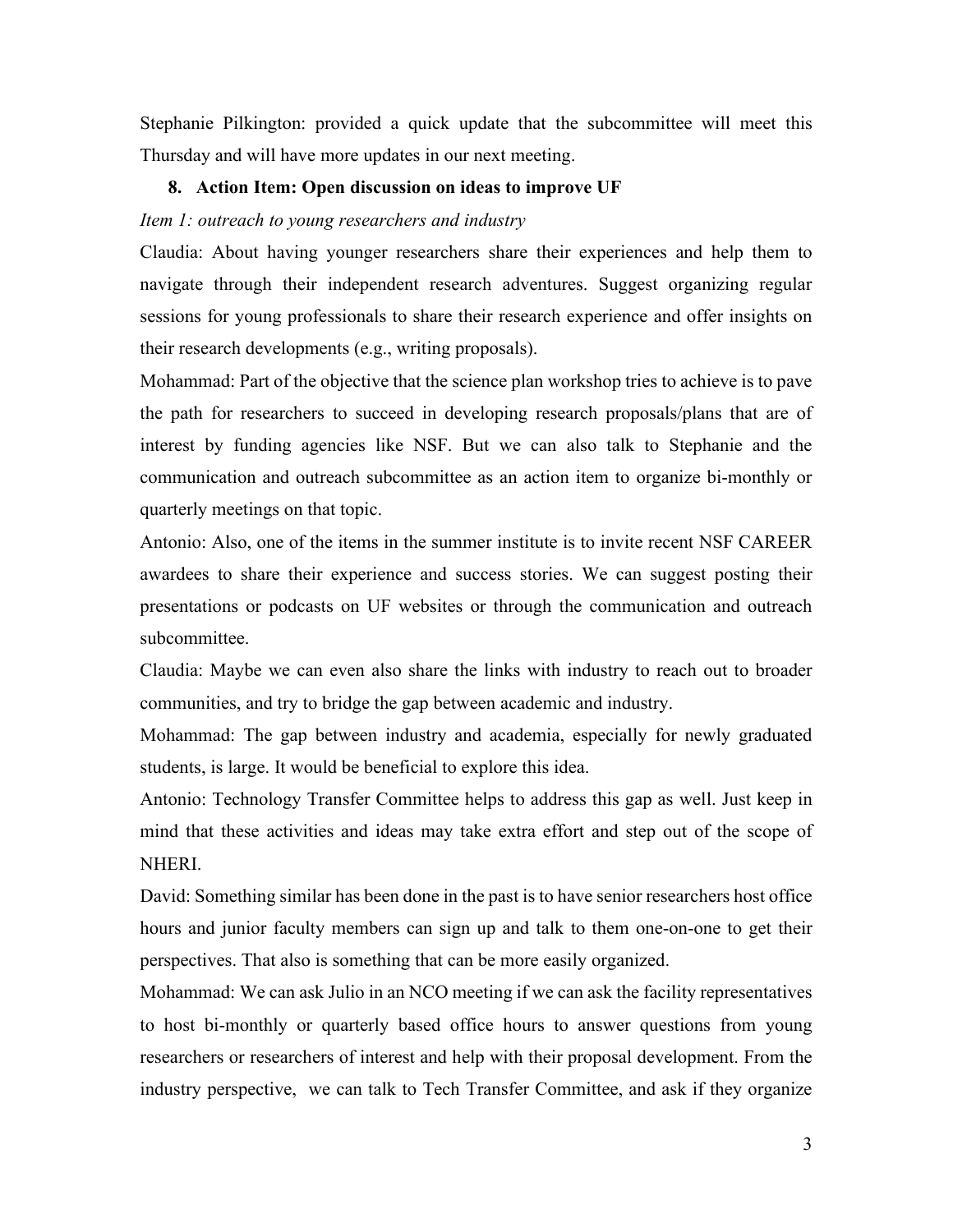something similar—to have a practitioner host office hours to answer questions from young faculty members and senior graduate students, about needs in the industry and suggestions on their training directions.

# *Item 2: outreach to the general public with regular update*

Wei: Another idea is that UF is in a unique position in NHERI as it includes members from all other NHERI committees. Therefore, UF is informed of all the important activities across NHERI. Is it possible for UF to compile a list of top-three or top-five important items (maybe quarterly) to inform potential NHERI users? This may help to address the issues discussed earlier better reach to junior faculty members and researchers to showcase what NHERI is working on. We can do this effort through the communication and outreach subcommittee. This may help UF to serve as a liaison between NHERI and the regular users.

Mohammad: NHERI does keep sending the latest information regularly through email and they have podcasts as well. One thing we can do is to inform users about these. NHERI has already done something similar and the important question is how we can help to improve them. Twitter and social media can help to the dissemination of such information because they can provide information succinctly. I like the idea related to the survey. I think we should be able to do more than just inform people that the survey is completed. We may be able to connect to the users more effectively about the survey and encourage their responses.

Antonio: The key here is not to repeat the work that has been done within NHERI, such as the newsletter and podcasts, because trying to do something independent may be redundant. But we can highlight some of the items of interest on the UF website. The survey is an interesting topic because the question is how we can engage the users better. My feeling is that there are lots of interests in i) how to develop a successful proposal and ii) how to effectively use NHERI data. Try to outreach to people and gauge their interests and highlight what has been developed in NHERI. UF can discuss more on if the communication and outreach subcommittee can take on some or all the items here.

Mohammad: The communication and outreach subcommittee can discuss possible options/items here. One is to have a podcast on UF activities and ask NCO to develop the